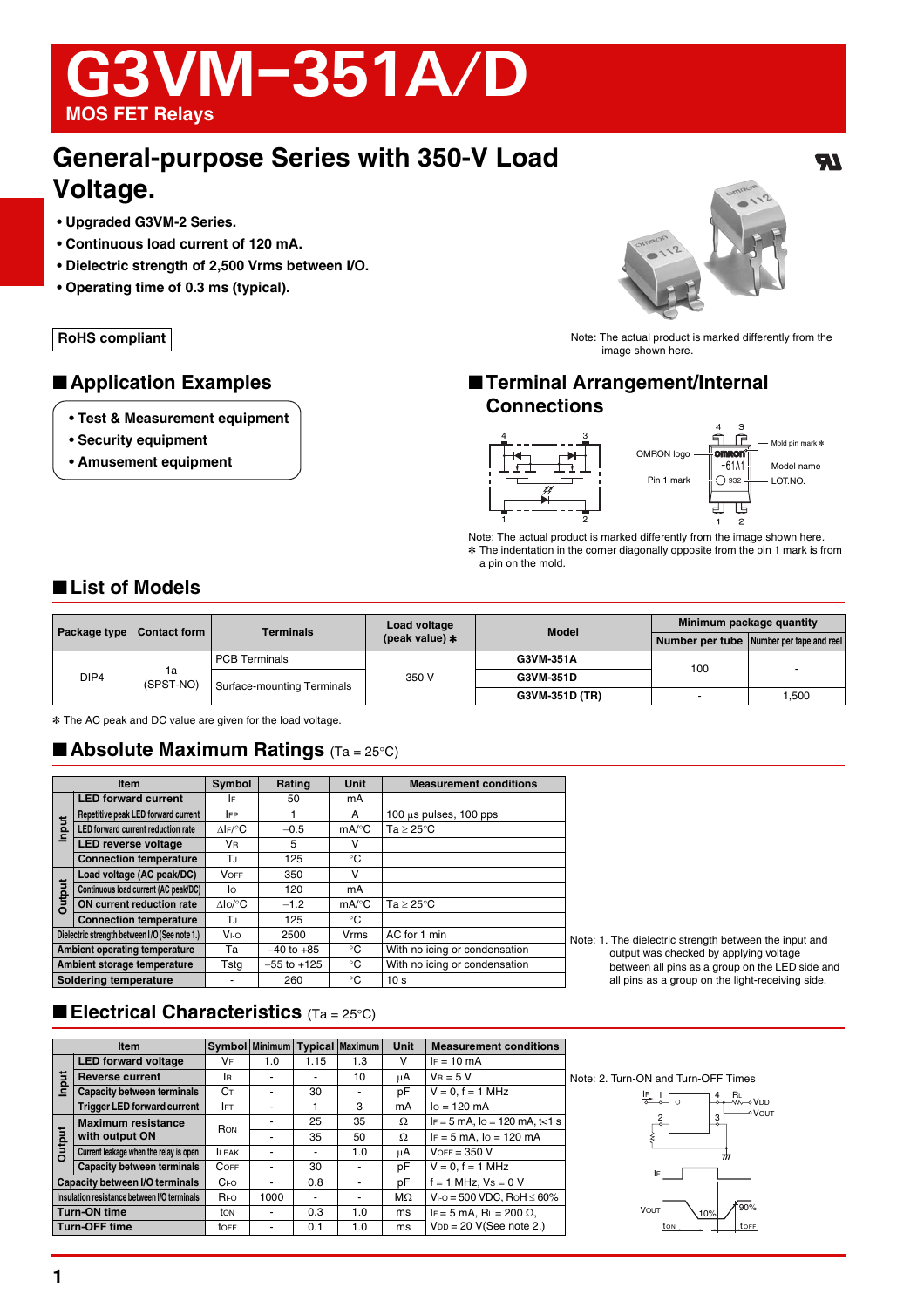# G3VM-351A/D MOS FET Relays

# ■**Recommended Operating Conditions**

Use the G3VM under the following conditions so that the Relay will operate properly.

| <b>Item</b>                             | Symbol          | <b>Minimum</b>           | <b>Typical</b> | <b>Maximum</b> | Unit |
|-----------------------------------------|-----------------|--------------------------|----------------|----------------|------|
| Load voltage (AC peak/DC)               | V <sub>DD</sub> | $\overline{\phantom{0}}$ |                | 280            |      |
| <b>Operating LED forward current</b>    |                 |                          | 7.5            | 25             | mA   |
| Continuous load current (AC peak/DC)    | IО              | -                        |                | 100            | mA   |
| <b>Ambient operating</b><br>temperature | Та              | $-20$                    | -              | 65             | °C   |

# ■**Engineering Data**

### **LED forward current vs. Ambient temperature**



#### **Continuous load current vs. On-state voltage**



#### **Turn ON, Turn OFF time vs. LED forward current**



#### **Continuous load current vs. Ambient temperature**



# **On-state resistance vs. Ambient**



### **Turn ON, Turn OFF time vs. Ambient temperature**



### **LED forward current vs. LED forward voltage**



#### **Trigger LED forward current vs. Ambient temperature**



#### **Current leakage vs. Ambient temperature**



# ■**Safety Precautions**

**•** Refer to **"Common Precautions"** for all G3VM models.